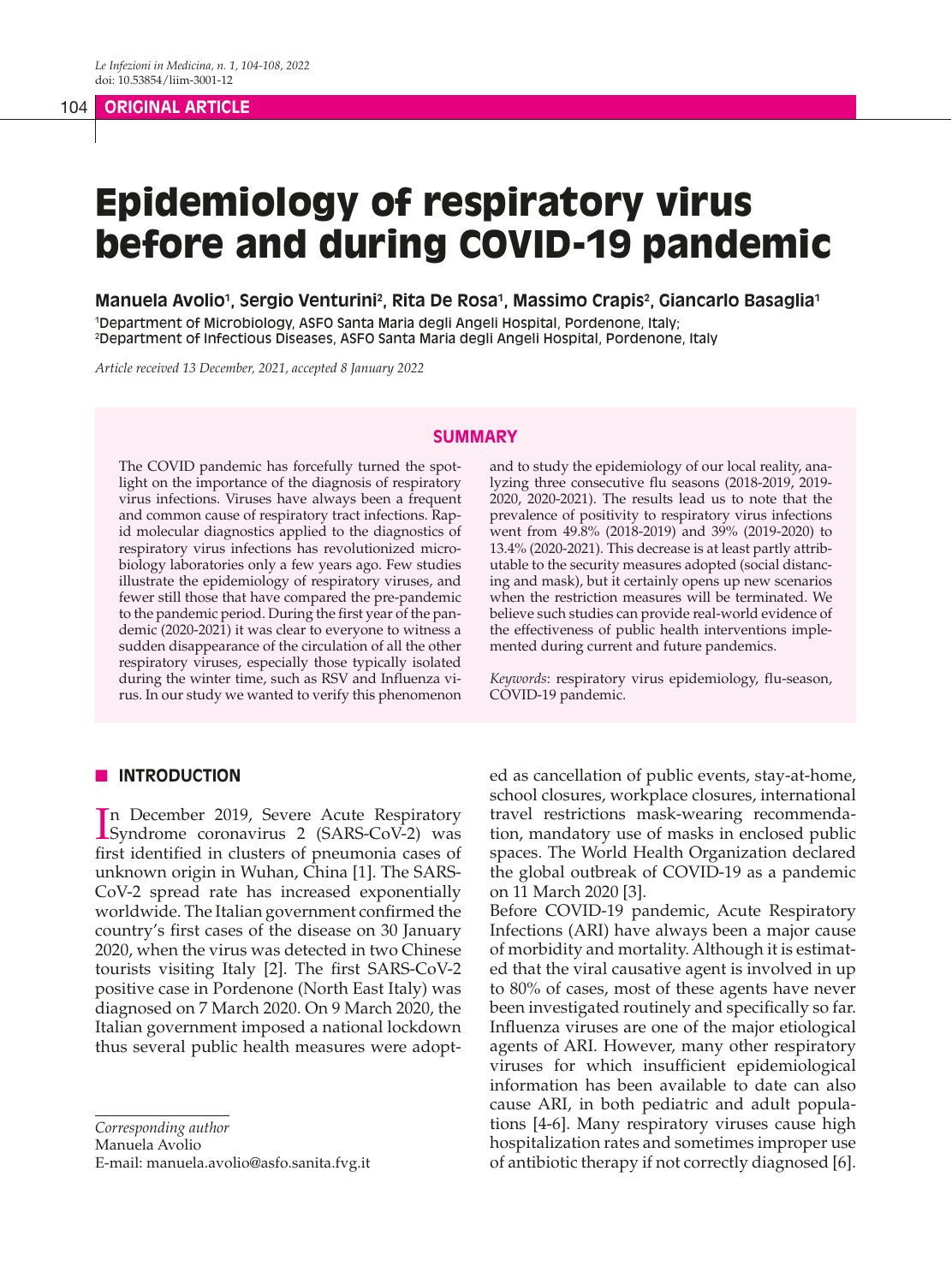Until about ten years ago, the diagnosis of the viral causative agent in ARI was the prerogative of a few laboratories, but in the last decade the rapid molecular diagnostics applied to the respiratory virus infections has revolutionized the diagnostic approach of the microbiology laboratories [6, 7]. However, few studies illustrate the epidemiology of respiratory viruses, and fewer still those that have compared the pre-pandemic to the pandemic period [8].

In light of the pandemic we are going through, we thought the following two questions: what seasonality of the respiratory viruses other Sars-CoV2 circulating before the pandemic? During pandemic, how much have social restriction measures and the use of safety devices affected the circulation of all respiratory virus? To answer to these questions, we aimed to evaluate in our local contest the impact, **i**n hospitalized patients, of not SARS-CoV-2 respiratory virus in 2020-2021 (pandemic time), by comparing their trends in detection with 2018-2019 period (pre-pandemic time).

# **NATERIALS AND METHODS**

Overall, 6206 clinical respiratory specimens (nasopharyngeal swabs or bronchoalveolar lavage) collected between May 2018 and April 2021 from adult and paediatric hospitalized patients with symptoms of ARI, were tested by multiplex real-time PCR Allplex respiratory panel (All16, Seegene, Seoul, Republic of Korea) detecting: Influenza virus A (FluA) and B (FluB), Adenovirus (AdV), Coronavirus (229E, NL63, OC43) (CoV), 1/2/3/4 human Bocavirus (HBoV), human Enterovirus (HEV), human Metapneumovirus (MPV), human Rhinovirus A/B/C (HRV), 1/2/3/4 Parainfluenza virus (PIV), Respiratory Syncytial Virus A (RSVA) and B (RSVB).

We divided the entire observed period into three consecutive flu seasons: May 2018-April 2019, May 2019 - April 2020 and May 2020-April 2021.

# **n RESULTS**

Out of 6206 specimens analyzed between May 2018 and April 2021, 2198, 3211 and 797 were analyzed in 2018-2019, 2019-2020 and 2020-2021 respectively. Out of 6206 total specimens, 2452 (39.5%) resulted positives. Table 1 shows the population examined (adults and children hospitalized for flu-like symptoms, and positive for any respiratory virus), and demographic characteristics, units, and the median age of greatest circulation, for each viral subtype detected, are reported.

Among all 2452 positives samples, the different viruses were represented as follows: 640 Influenza virus (FLU A-B), 86 Adenovirus, 160 not-SARS-CoV-2 Coronavirus (229E, NL63, OC43), 51 Bocavirus, 67 Enterovirus, 111 Metapneumovirus, 806 Rhinovirus, 161 Parainfluenza virus, 370 respiratory syncytial virus (RSV A-B) (Table 2).

Considering that during the pandemic the number of requests for not-SARS-CoV-2 respiratory viruses dropped drastically, out of 2452 positives among all 6206 analyzed, 1094/2198 (49.8%), 1251/3211 (39%) and 107/797 (13.4%) were in 2018-2019, 2019-2020 and 2020-2021 season respectively.

As shown in Table 2 and Figure 1, the typical trend of frequency of the 2018-2019 and 2019-2020 seasons, was completely subverted in 2020-2021 (the year of the pandemic). In particular, no influenza viruses (FLU A-B) or RSVs (RSV A-B), typically winter viruses, have been detected, so we have not witnessed the typical influenza season in the winter of 2020-2021, usually dominated by FLU

**Table 1** - Positive samples (No 2452) examined since May 2018 to April 2021: demographic characteristics, hospital units, and the median age of greatest circulation for each viral subtype for (ICU: Intensive Care Unit, ER: Emergency Room).

| Hospital unit           | Adults (n)               | Paediatrics (n)  |
|-------------------------|--------------------------|------------------|
| Medicine                | 807                      | 659              |
| Surgery                 | 50                       |                  |
| <b>ICU</b>              | 129                      |                  |
| <b>FR</b>               | 249                      | 558              |
| Sub Total               | 1235                     | 1217             |
| Respiratory virus       | Median age<br>(interval) | Detection<br>(n) |
| Adenovirus              | $5(0-90)$                | 86               |
| Bocavirus 1, 2, 3, 4    | $5(0-89)$                | 51               |
| Enterovirus             | $4(1-79)$                | 67               |
| <b>FLU A-B</b>          | $67(1-102)$              | 640              |
| hCoV (not SARS-CoV-2)   | 48 (0-99)                | 160              |
| Metapneumovirus         | $73(1-106)$              | 111              |
| Rhinovirus              | $39(0-106)$              | 806              |
| RSV A-B                 | $6(0-103)$               | 370              |
| Virus Parainfluenza 1-4 | 68 (0-99)                | 161              |
| Total                   | 49 (0-106)               | 2452             |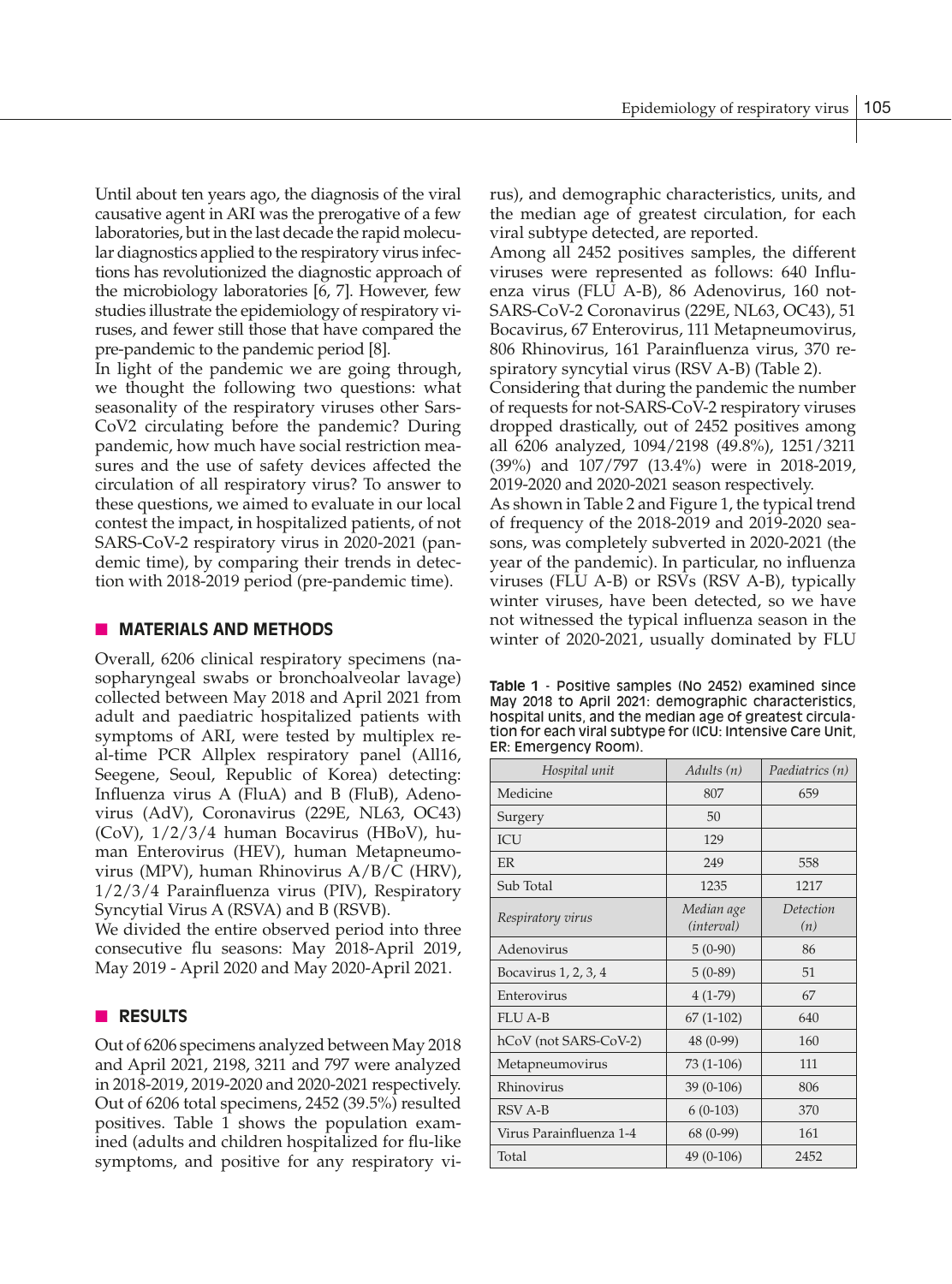| Adenovirus             | 2018-<br>2019    | 2019-<br>2020    | 2020-<br>2021    | Bocavirus<br>1, 2, 3, 4 | 2018-<br>2019    | 2019-<br>2020               | 2020-<br>2021    | hCoV (not<br>SARS-CoV-2)               | 2018-<br>2019    | 2019-<br>2020    | 2020-<br>2021    |
|------------------------|------------------|------------------|------------------|-------------------------|------------------|-----------------------------|------------------|----------------------------------------|------------------|------------------|------------------|
| May                    | $\mathbf{1}$     | 3                | $\boldsymbol{0}$ | May                     | $\boldsymbol{0}$ | $6\,$                       | $\boldsymbol{0}$ | May                                    | $\boldsymbol{0}$ | 3                | $\boldsymbol{0}$ |
| June                   | $\boldsymbol{0}$ | 9                | $\boldsymbol{0}$ | June                    | $\boldsymbol{0}$ | $\overline{4}$              | $\mathbf{1}$     | June                                   | $\boldsymbol{0}$ | $\mathbf{1}$     | $\boldsymbol{0}$ |
| July                   | $\boldsymbol{0}$ | $\mathfrak{Z}$   | $\boldsymbol{0}$ | July                    | $\boldsymbol{0}$ | 3                           | $\boldsymbol{0}$ | July                                   | $\boldsymbol{0}$ | $\theta$         | $\boldsymbol{0}$ |
| August                 | $\overline{4}$   | $\mathbf{1}$     | $\boldsymbol{0}$ | August                  | $\boldsymbol{0}$ | $\boldsymbol{0}$            | $\boldsymbol{0}$ | August                                 | $\overline{2}$   | $\mathbf{1}$     | $\boldsymbol{0}$ |
| September              | $\theta$         | $\mathbf{1}$     | $\boldsymbol{0}$ | September               | $\boldsymbol{0}$ | $\mathbf{1}$                | $\theta$         | September                              | $\boldsymbol{0}$ | $\boldsymbol{0}$ | $\boldsymbol{0}$ |
| October                | $\mathbf{1}$     | 6                | $\boldsymbol{0}$ | October                 | $\theta$         | $\boldsymbol{0}$            | $\theta$         | October                                | $\sqrt{3}$       | $\mathbf{1}$     | $\boldsymbol{0}$ |
| November               | 3                | $\overline{7}$   | $\overline{2}$   | November                | $\mathbf{1}$     | $\boldsymbol{0}$            | $\boldsymbol{0}$ | November                               | 3                | $\theta$         | $\boldsymbol{0}$ |
| December               | 9                | 3                | $\mathbf{1}$     | December                | $\mathbf{1}$     | $\mathbf{1}$                | $\mathbf{1}$     | December                               | $\boldsymbol{6}$ | $\overline{4}$   | $\boldsymbol{0}$ |
| January                | 5                | $\overline{2}$   | $\boldsymbol{0}$ | January                 | 6                | $\boldsymbol{0}$            | $\mathbf{1}$     | January                                | 19               | 18               | 3                |
| February               | $\overline{4}$   | 7                | $\boldsymbol{0}$ | February                | $\,$ $\,$        | $\sqrt{4}$                  | $\mathbf{1}$     | February                               | 26               | 26               | 6                |
| March                  | 6                | $\overline{2}$   | $\boldsymbol{0}$ | March                   | $\sqrt{3}$       | 5                           | $\mathbf{1}$     | March                                  | 14               | 14               | 3                |
| April                  | 6                | $\theta$         | $\boldsymbol{0}$ | April                   | 3                | $\boldsymbol{0}$            | $\boldsymbol{0}$ | April                                  | 7                | $\theta$         | $\boldsymbol{0}$ |
| Total $(n = 86)$       | 39               | 44               | 3                | Total $(n = 51)$        | 22               | $24\,$                      | 5                | Total ( $n = 160$ )                    | 80               | 68               | 12               |
| Total<br>frequency (%) | 1.77             | 1.37             | 0.38             | Total<br>frequency (%)  | 1.00             | 0.75                        | 0.63             | Total<br>frequency (%)                 | 3.64             | 2.12             | 1.51             |
| PIV 1-4                | 2018-<br>2019    | 2019-<br>2020    | 2020-<br>2021    | Metapneu-<br>movirus    | 2018-<br>2019    | 2019-<br>2020               | 2020-<br>2021    | <b>FLU A-B</b>                         | 2018-<br>2019    | 2019-<br>2020    | 2020-<br>2021    |
| May                    | $\overline{4}$   | 6                | $\boldsymbol{0}$ | May                     | $\mathbf{1}$     | 17                          | $\boldsymbol{0}$ | May                                    | $\mathbf{1}$     | $\overline{2}$   | $\theta$         |
| June                   | $\mathbf{1}$     | 9                | $\boldsymbol{0}$ | June                    | $\boldsymbol{0}$ | 12                          | $\boldsymbol{0}$ | June                                   | $\mathbf{0}$     | $\overline{2}$   | $\boldsymbol{0}$ |
| July                   | $\overline{2}$   | $\overline{2}$   | $\boldsymbol{0}$ | July                    | $\boldsymbol{0}$ | 3                           | $\boldsymbol{0}$ | July                                   | $\boldsymbol{0}$ | $\boldsymbol{0}$ | $\boldsymbol{0}$ |
| August                 | $\overline{4}$   | $\overline{4}$   | $\boldsymbol{0}$ | August                  | $\boldsymbol{0}$ | $\boldsymbol{0}$            | $\boldsymbol{0}$ | August                                 | $\boldsymbol{0}$ | $\sqrt{2}$       | $\boldsymbol{0}$ |
| September              | 5                | 3                | $\boldsymbol{0}$ | September               | $\boldsymbol{0}$ | $\mathbf{0}$                | $\boldsymbol{0}$ | September                              | $\mathbf{0}$     | $\mathbf{1}$     | $\boldsymbol{0}$ |
| October                | 13               | 20               | $\boldsymbol{0}$ | October                 | $\boldsymbol{0}$ | $\mathbf{1}$                | $\boldsymbol{0}$ | October                                | $\boldsymbol{0}$ | 9                | $\boldsymbol{0}$ |
| November               | $10\,$           | 14               | $\boldsymbol{0}$ | November                | $\boldsymbol{0}$ | $\mathbf{0}$                | $\boldsymbol{0}$ | November                               | 11               | $\sqrt{7}$       | $\boldsymbol{0}$ |
| December               | 5                | 11               | $\mathbf{1}$     | December                | $\mathbf{1}$     | $\mathbf{1}$                | $\theta$         | December                               | 7                | 66               | $\boldsymbol{0}$ |
| January                | 11               | 15               | $\mathbf{1}$     | January                 | 6                | 12                          | $\boldsymbol{0}$ | January                                | 117              | 116              | $\boldsymbol{0}$ |
| February               | $\overline{4}$   | $\sqrt{3}$       | $\boldsymbol{0}$ | February                | $\boldsymbol{9}$ | 16                          | $\boldsymbol{0}$ | February                               | 132              | 103              | $\boldsymbol{0}$ |
| March                  | $\overline{2}$   | $\boldsymbol{0}$ | $\mathbf{1}$     | March                   | 6                | 14                          | $\boldsymbol{0}$ | March                                  | 44               | 11               | $\boldsymbol{0}$ |
| April                  | 9                | $\mathbf{1}$     | $\boldsymbol{0}$ | April                   | 12               | $\boldsymbol{0}$            | $\boldsymbol{0}$ | April                                  | 9                | $\theta$         | $\boldsymbol{0}$ |
| Total ( $n = 161$ )    | $70\,$           | 88               | 3                | Total $(n = 111)$       | 35               | 76                          | $\theta$         | Total $(n = 640)$                      | 321              | 319              | $\boldsymbol{0}$ |
| Total<br>frequency (%) | 3.18             | 2.74             | $0.38\,$         | Total f<br>requency (%) | $1.59\,$         | 2.37                        | $0.00\,$         | Total<br>frequency (%)                 | $14.60\,$        | $9.93\,$         | $0.00\,$         |
| Rhinovirus             | 2018-<br>2019    | 2019-<br>2020    | 2020-<br>2021    | Enterovirus             | 2018-<br>2019    | 2019-<br>2020               | $2020 -$<br>2021 | $\ensuremath{\mathit{RSV}}\xspace$ A-B | 2018-<br>2019    | 2019-<br>2020    | $2020 -$<br>2021 |
| May                    | $40\,$           | $40\,$           | $\overline{2}$   | May                     | $\sqrt{2}$       | $\boldsymbol{0}$            | $\boldsymbol{0}$ | May                                    | $\boldsymbol{0}$ | $\mathbf{1}$     | $\boldsymbol{0}$ |
| June                   | 6                | $28\,$           | $\overline{2}$   | June                    | $\sqrt{2}$       | $\overline{2}$              | $\boldsymbol{0}$ | June                                   | $\boldsymbol{0}$ | $\mathbf{1}$     | $\boldsymbol{0}$ |
| July                   | $\overline{2}$   | $15\,$           | $\overline{4}$   | July                    | $\mathbf{1}$     | 5                           | $\boldsymbol{0}$ | July                                   | $\boldsymbol{0}$ | $\boldsymbol{0}$ | $\boldsymbol{0}$ |
| August                 | 6                | $\,7$            | $16\,$           | August                  | $\boldsymbol{0}$ | $\ensuremath{\mathfrak{Z}}$ | $\sqrt{2}$       | August                                 | $\boldsymbol{0}$ | $\boldsymbol{0}$ | $\boldsymbol{0}$ |
| September              | $\boldsymbol{9}$ | $24\,$           | $\,$ $\,$        | September               | $\mathbf 5$      | $\boldsymbol{0}$            | $\sqrt{2}$       | September                              | $\boldsymbol{0}$ | $\boldsymbol{0}$ | $\boldsymbol{0}$ |

#### **Table 2** - Number of viruses detected per month, in each flu season: 2018-2019, 2019-2020 and 2020-2021. The percentage of frequency is calculated on total specimens analyzed in each flu season (2198, 3211 and 797 were in 2018-2019, 2019-2020 and 2020-2021 respectively).

*Continue >>>*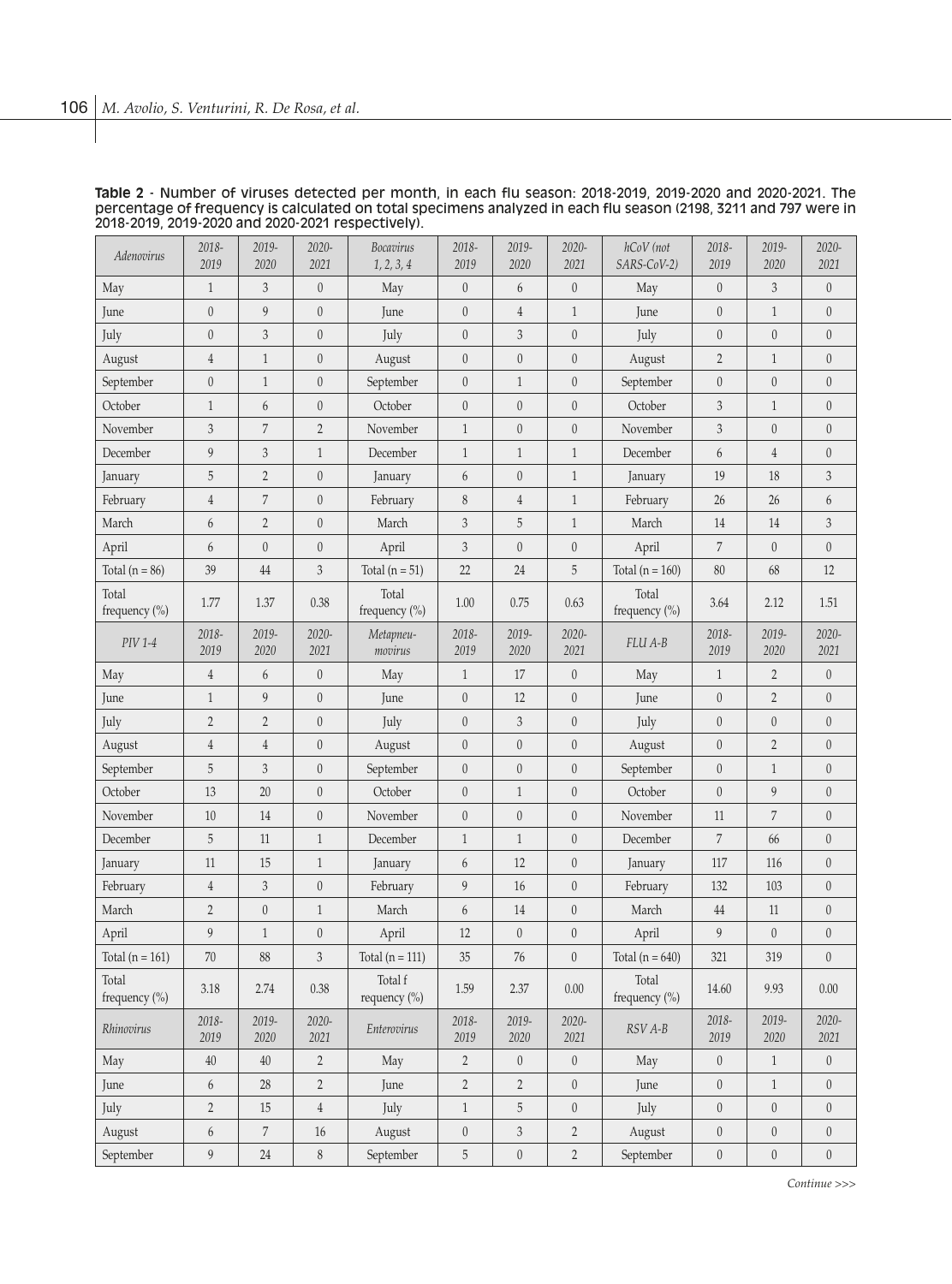| Adenovirus                 | 2018-<br>2019 | 2019-<br>2020  | $2020 -$<br>2021 | <b>Bocavirus</b><br>1, 2, 3, 4 | 2018-<br>2019  | $2019 -$<br>2020 | $2020 -$<br>2021 | hCoV (not<br>SARS-CoV-2)   | 2018-<br>2019 | $2019 -$<br>2020 | $2020 -$<br>2021 |
|----------------------------|---------------|----------------|------------------|--------------------------------|----------------|------------------|------------------|----------------------------|---------------|------------------|------------------|
| October                    | 22            | 67             | 19               | October                        | $\mathbf{1}$   | 3                | $\theta$         | October                    | $\theta$      | 3                | $\theta$         |
| November                   | 31            | 51             | 8                | November                       | $\overline{4}$ | 10               |                  | November                   | $\theta$      |                  | $\theta$         |
| December                   | 37            | 84             | 3                | December                       | $\theta$       | 13               | $\theta$         | December                   | 14            | 8                | $\theta$         |
| January                    | 37            | 60             | $\overline{2}$   | January                        | $\overline{4}$ | $\overline{2}$   | $\theta$         | January                    | 91            | 39               | $\mathbf{1}$     |
| February                   | 35            | 46             | 7                | February                       | $\mathbf{1}$   |                  | $\theta$         | February                   | 83            | 55               | $\theta$         |
| March                      | 27            | 24             | 5                | March                          | $\theta$       | $\overline{2}$   | $\theta$         | March                      | 37            | 32               | $\theta$         |
| April                      | 26            | $\overline{4}$ | $\overline{2}$   | April                          | 1              | $\Omega$         | $\theta$         | April                      | 3             |                  | $\theta$         |
| Total (n 806)              | 278           | 450            | 78               | Total $(n 67)$                 | 21             | 41               | 5                | Total (n 370)              | 228           | 141              | 1                |
| Total<br>frequency $(\% )$ | 12,65         | 14,01          | 9,79             | Total<br>frequency $(\% )$     | 0,96           | 1,28             | 0,63             | Total<br>frequency $(\% )$ | 10,37         | 4,39             | 0,13             |

*>>> Continue*

and RSV. Our data are confirmed by other similar reports [9, 10]. The main reasons for this lack of circulation probably lie in the strong and unexpected impact that the measures of social distancing and the use of masks in social and work environments and hand hygiene have exerted as well as, in the tight lockdown phase, the widespread implementation of mitigation measures of the community, such as the reduction of travel, the closure of schools and of some work activities. In 2020-2021 the most common pathogen was Rhi-<br>the circulation of o novirus followed by Bocavirus and other Coronavirus (not SARS-CoV-2). Figure 1 shows that just a residual circulation of respiratory viruses with a

less marked seasonality (Rhinoviruses) was maintained, in particular in the spring and late summer months (also in conjunction with a relaxation and restrictions, due to a low SARS-CoV-2 circulation).

# n **DISCUSSION**

The aim of the present study was to investigate on the possible role that restriction measures adopted to manage the COVID pandemic have had on the circulation of other respiratory viruses, comparing three consecutive flu seasons from 2018 to 2021 in our local context.

In line with other studies [9-11], our data con-



**Figure 1** - Total frequency (%) of virus in each flu season. The total trend of the percentage of all positive samples in the three seasons is shown at the top right.